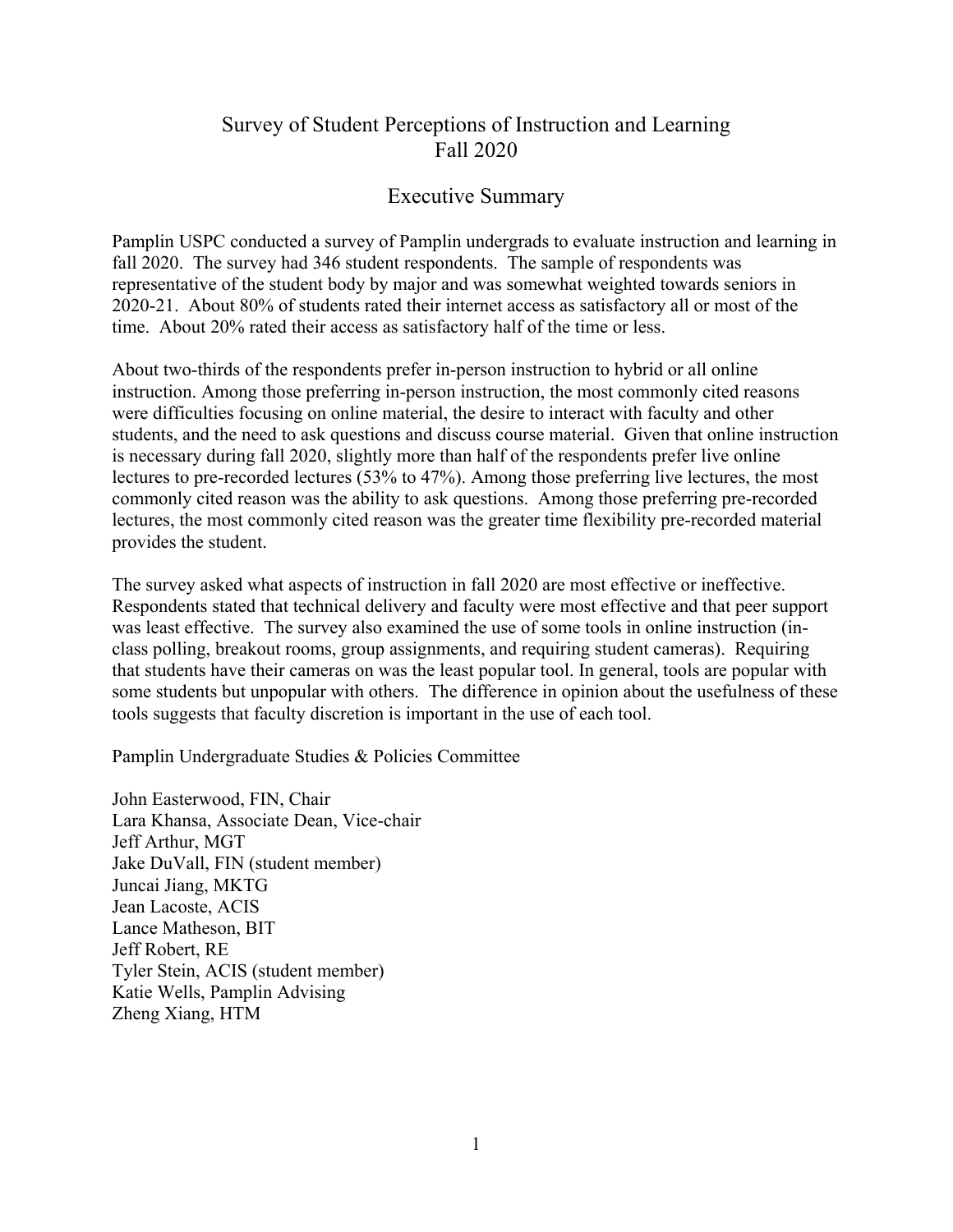The Pamplin Undergraduate Studies and Policy Committee (USPC) conducted a survey of Pamplin undergraduates focusing on their academic experience in fall 2020. The survey asked students to describe their experiences with Pamplin courses. The survey consisted of 16 questions with 12 objective questions and four open-ended questions. The USPC survey was open from October 26<sup>th</sup> to November 8<sup>th</sup>. The Pamplin student body received two e-mail messages about the survey with daily reminders on businfo requesting their participation. In total 346 students in Pamplin undergraduate courses completed the survey. We present and discuss the results below. Note that some students elected not to respond to some questions.

The first two questions provide demographic information about the composition of the students who responded to the survey. Question 1 asked for students to identify their major. Our assumption is that students answered by listing their primary major if the student is double majoring within Pamplin. The table below shows that the largest major in the survey sample was BIT, followed by FIN, ACIS, and MKTG. The last column on the right provides a percentage breakdown of the total Pamplin undergraduate student body (primary majors only). Comparing the survey percentage composition to the student body percentage shows that BIT majors are modestly underrepresented in the survey by about 3.4% and that ACIS and FIN are modestly overrepresented by about 7.9% and 3.3% respectively. Pre-business majors are also underrepresented in the survey by 12%.

| Q1. What is your | <b>Survey</b> | Pamplin    |              |
|------------------|---------------|------------|--------------|
| major?           | Frequency     | Percentage | percentages* |
| <b>ACIS</b>      | 62            | 17.9%      | 10%          |
| <b>BIT</b>       | 81            | 23.4%      | 26.8%        |
| <b>BUS</b>       | 12            | 3.5%       | 15.5%        |
| <b>FIN</b>       | 73            | 21.1%      | 17.8%        |
| <b>HTM</b>       | 16            | 4.6%       | $4.0\%$      |
| <b>MKTG</b>      | 49            | 14.2%      | 12.8%        |
| <b>MGT</b>       | 35            | 10.1%      | $9.5\%$      |
| <b>REAL</b>      | 6             | 1.7%       | 3.5%         |
| Other            | 12            | 3.5%       |              |
| Total            | 346           | 100%       | 100%         |

\* based on Fall 2020 enrollments

Question 2 asked survey respondents for their class designation. Almost 40% of respondents are seniors in fall 2020. Comparing the survey composition to the overall Pamplin percentages, shows that freshman are underrepresented in the survey.<sup>1</sup> This might plausibly occur because freshman generally take fewer Pamplin courses. Sophomores and juniors completed the survey in approximately the same proportion as they are part of the Pamplin student body, and seniors are

<sup>&</sup>lt;sup>1</sup> The Pamplin percentages are based on class codes which can misclassify students who enter with AP credits, transfer credits that do not get them out of a VT course, and students who change to a Pamplin major from another college.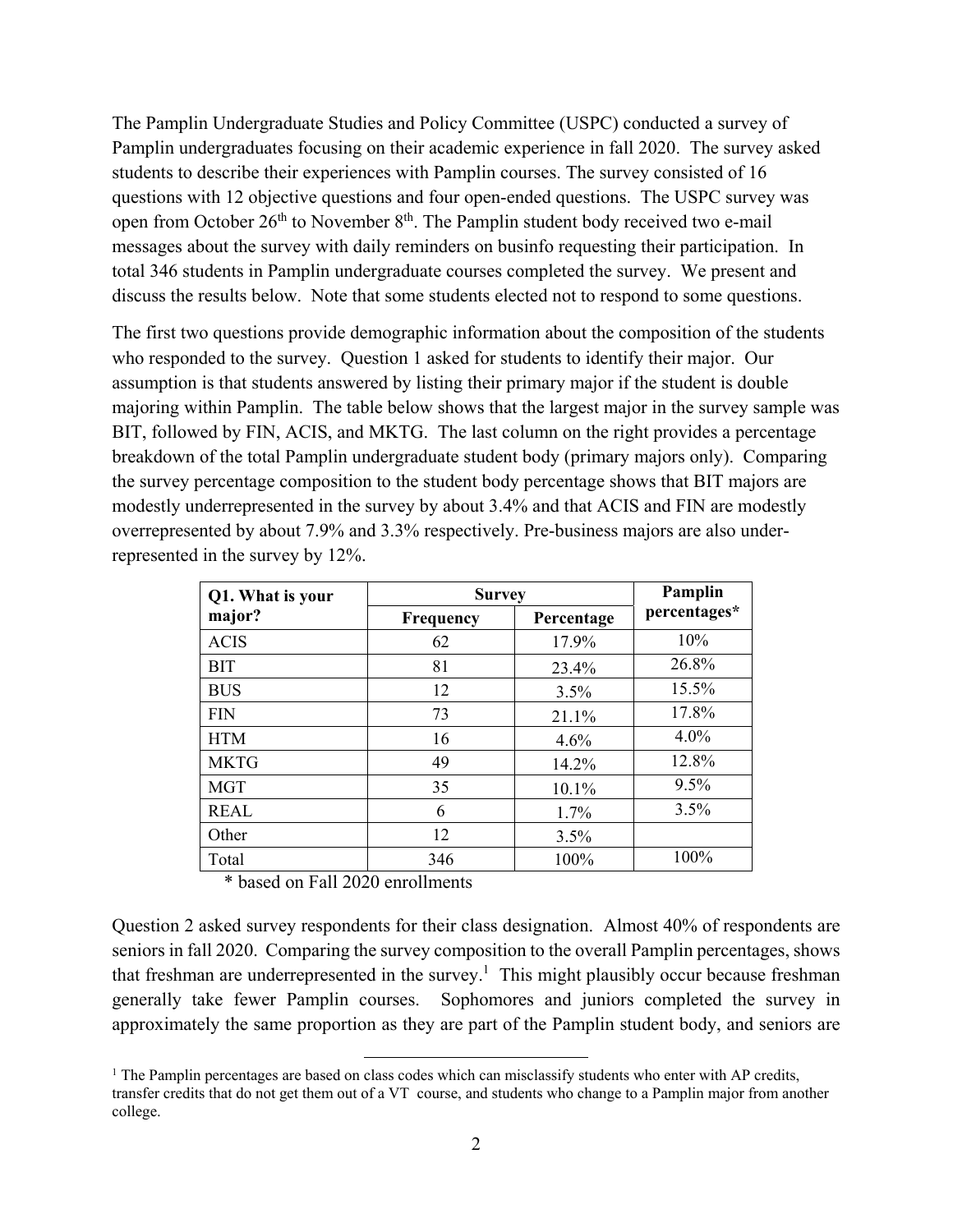overrepresented in the survey. The substantial presence of seniors implies that the students in the survey are likely to be enrolled in several Pamplin courses in fall 2020.<sup>2</sup>

| Q2. What is your class | <b>Survey</b> | Pamplin    |             |  |
|------------------------|---------------|------------|-------------|--|
| designation?           | Frequency     | Percentage | percentages |  |
| Freshman               | 64            | 18.5%      | 24.8%       |  |
| Sophomore              | 75            | 21.7%      | 21.3%       |  |
| Junior                 | 71            | 20.5%      | 22.5%       |  |
| Senior                 | 136           | 39.3%      | 31.3%       |  |
| Total                  | 346           | 100%       | 100%        |  |

Question 4 asks whether survey respondents had any experience with online courses at VT prior to spring 2020. We expect that students who had previously completed an online course would be more comfortable with the requirements of that mode of instruction. About 60% of respondents had taken a prior online course at VT, while about 40% of survey respondents had not taken a prior online course at VT.

| Q4. Have you completed any VT online<br>courses prior to Spring 2020? | <b>Frequency</b> | Percentage |
|-----------------------------------------------------------------------|------------------|------------|
| Yes                                                                   | 208              | $60.1\%$   |
| No                                                                    | 138              | 39.9%      |
| Total                                                                 | 346              | $100\%$    |

Question 5 enquires about the adequacy of the student's internet access to participate in Zoom courses or courses using other high-band width mediums. Slightly more than a quarter of survey respondents report that the internet access is always adequate, and slightly more than half report that their internet access is adequate most of the time. Unfortunately, these findings imply that close to 20% of students have internet access that is adequate half of the time or less. This result poses a substantial problem for instruction that relies entirely or primarily on internet access and high-band width activities.

| Q5. My internet access is sufficient to participate fully in online<br>Zoom courses, meetings and other high-band width activities. | Frequency | Percentage |
|-------------------------------------------------------------------------------------------------------------------------------------|-----------|------------|
| Always                                                                                                                              | 95        | 27.5%      |
| Most of the time                                                                                                                    | 186       | 53.8%      |
| About half the time                                                                                                                 | 24        | $6.9\%$    |
| Sometimes                                                                                                                           | 34        | 9.8%       |
| Never                                                                                                                               |           | $2.0\%$    |

<sup>&</sup>lt;sup>2</sup> The survey also contained question 3 that asked students to indicate if they were low-income (21.7% of respondents), minority (23.7%), first generation (21.1%), students with disabilities (5.5%), or international students (3.2%). Respondents might identify with more than one of these categories or none of these categories. These percentages are reasonably comparable to Pamplin overall. We do not discuss or present more information on these breakdowns since they are not used elsewhere in the presentation.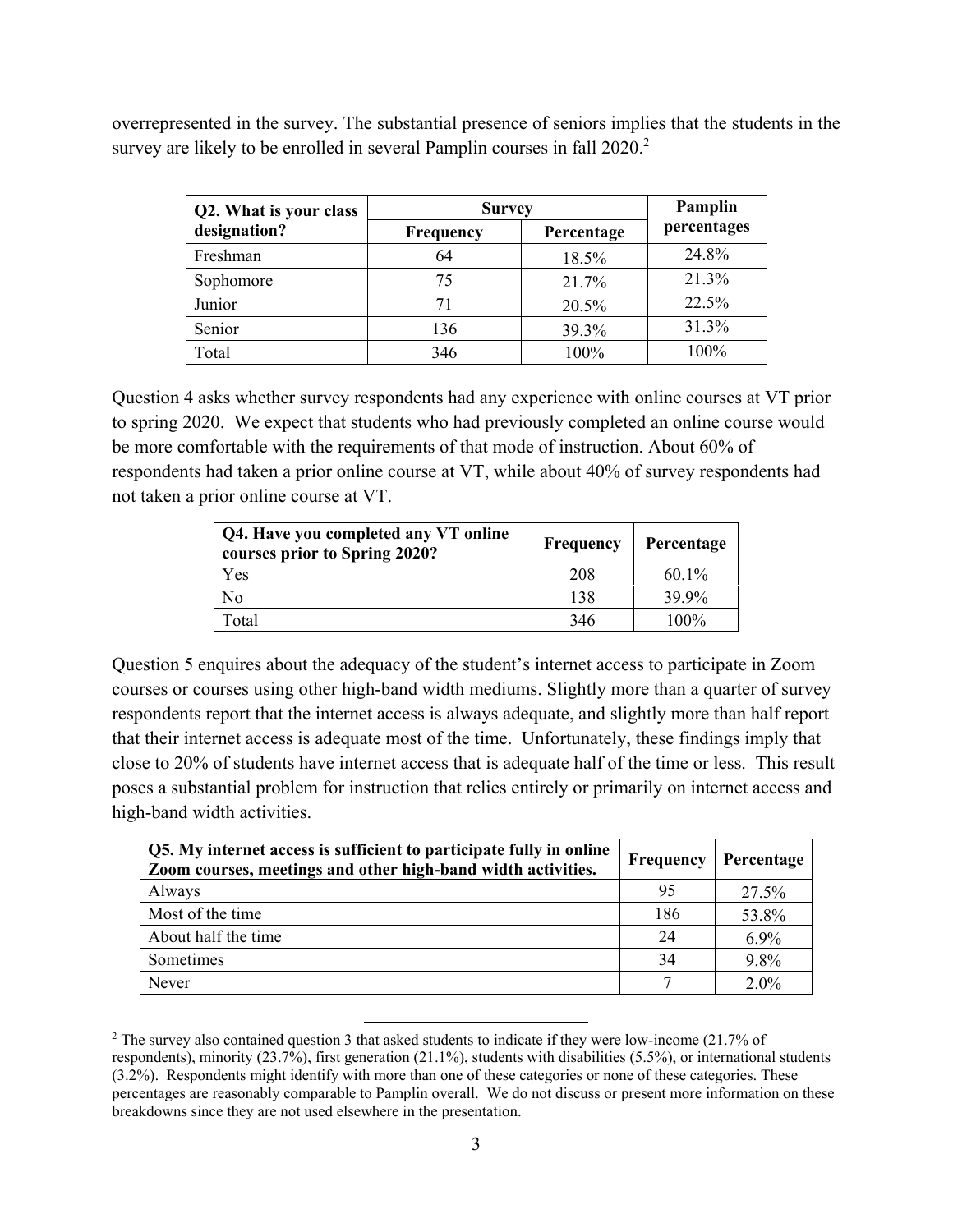Question 6 asks students which teaching mode they prefer – hybrid, in-person, or online. Roughly 65% of survey respondents prefer all in-person instruction. About 15% prefer a hybrid alternative, and just under 20% prefer that instruction be all online. This question did not ask students about the desirability or practicality of conducting all in-person instruction in the current environment. In designing the survey, the USPC viewed our role as determining what students prefer. We leave the question of what to offer to the senior administration of VT, our dean and department heads, and to individual faculty.

| Q6. Which teaching model do you prefer? | <b>Frequency</b> | Percentage |
|-----------------------------------------|------------------|------------|
| Hybrid                                  |                  | $15.3\%$   |
| In-person                               | 229              | $66.2\%$   |
| Online                                  | 64               | 18.5%      |

Question 7 asked students to explain their preference for a particular modality per Question 6. Committee members examined the student responses for this and other open-ended questions. The responses were analyzed and categorized according to the content of the response. Many respondents, particularly those choosing in-person instruction, gave multiple reasons for their preference among modalities. The question did not direct students to rank the reasons given. In tabulating student responses, we noted each reason mentioned for their preference among modalities. Thus, the total number of comments in the in-person category exceeds the number of students preferring that modality. The table with the responses to question 7 is on page 5.

Among students preferring in-person instruction, the majority indicated that they have substantial problems focusing on Zoom lectures and recordings (Zoom fatigue) especially when they have several classes using live or recorded lectures. Many of these students stated that they pay far more attention when they are in a classroom setting. 53% of respondents cited this factor. The next most important factor in the preference for in-person classes is the ability to develop personal relationships with faculty and other students. Our presentation here combines these into a single category. If we had separated the 60 responses, about one-third noted only the importance of relationships with other students, about one-third only mentioned relationships with faculty, and about one-third mentioned relationships with both other students and faculty. The third most important factor in student preferences for in-person instruction is the enhanced ability to ask questions and participate in discussions with faculty and other students. Some of the responses seemed to be emotional reactions to the current environment.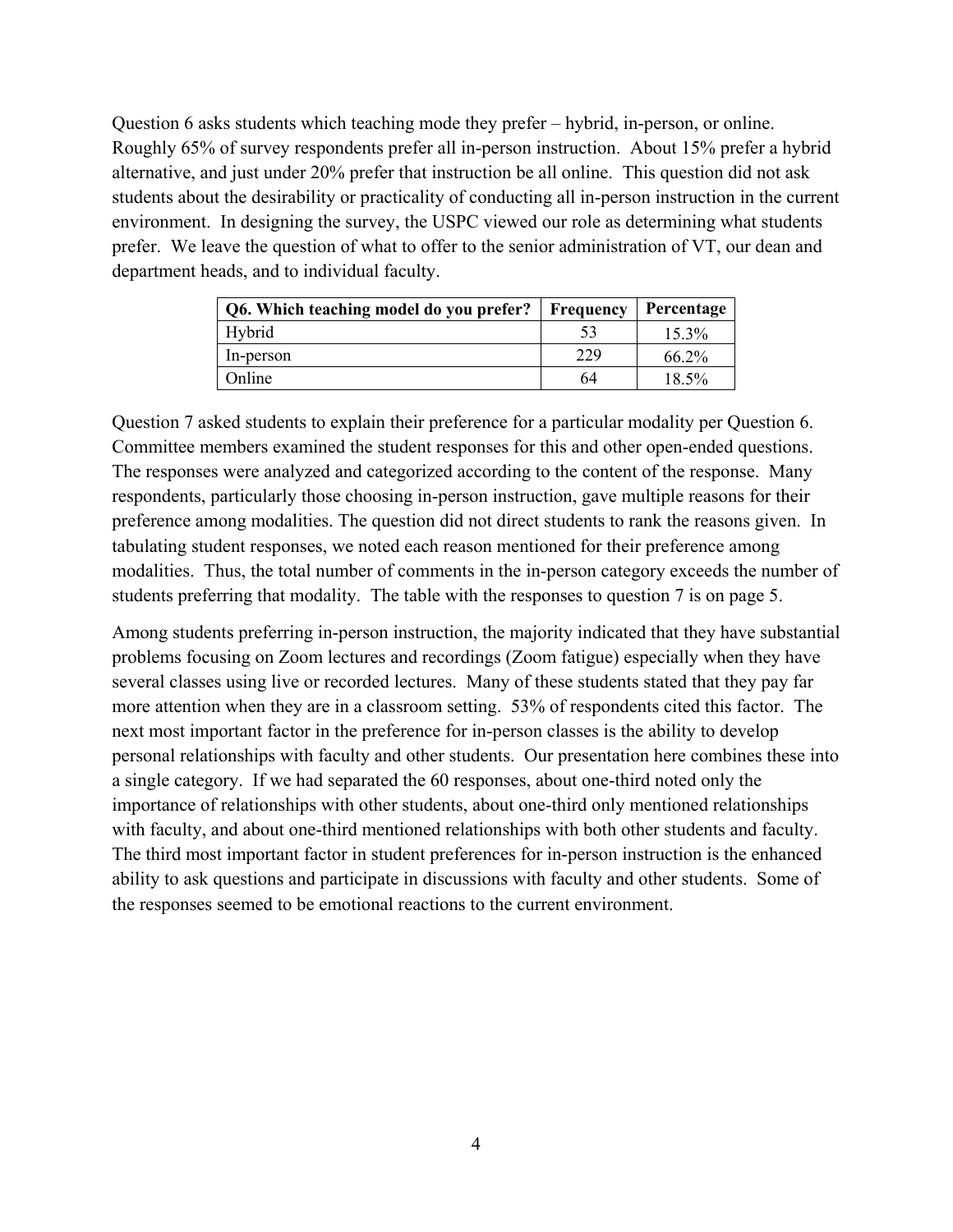| Q7. Explain your preference in                                                                              | $N = 53$            | $N = 229$               | $N=64$               |  |
|-------------------------------------------------------------------------------------------------------------|---------------------|-------------------------|----------------------|--|
| <b>Question 6</b>                                                                                           | Advantages of hybid | Advantages of in-person | Advantages of online |  |
| Allows the student to do classwork on<br>their own schedule                                                 | 15                  |                         | 17                   |  |
| Allows for repeat viewing of lectures                                                                       | $\overline{3}$      |                         | $\overline{2}$       |  |
| Flexibility in accommodating different<br>learning styles and desired work pace                             | 9                   |                         | 20                   |  |
| Covid-19 concerns                                                                                           | 3                   |                         | $\overline{7}$       |  |
| Combines the advantages of in-person and<br>online                                                          | 16                  |                         |                      |  |
| Allows students to reside in other<br>locations than the NRV                                                |                     |                         | 8                    |  |
| Eliminates or reduces travel time                                                                           |                     |                         | 6                    |  |
| Difficulties in focusing on online<br>recordings and superiority of in-person<br>classes in improving focus |                     | 121                     |                      |  |
| Increases motivation and feelings of<br>engagement                                                          |                     | 38                      |                      |  |
| Faculty presentations are much better than<br>online recordings                                             |                     | 27                      |                      |  |
| Need the opportunity to ask questions and<br>discuss topics and generally participate                       |                     | 49                      |                      |  |
| Importance of relationships with faculty<br>and student colleagues                                          |                     | 60                      |                      |  |
| Forces the student to adopt structure to<br>their lives                                                     |                     | 21                      |                      |  |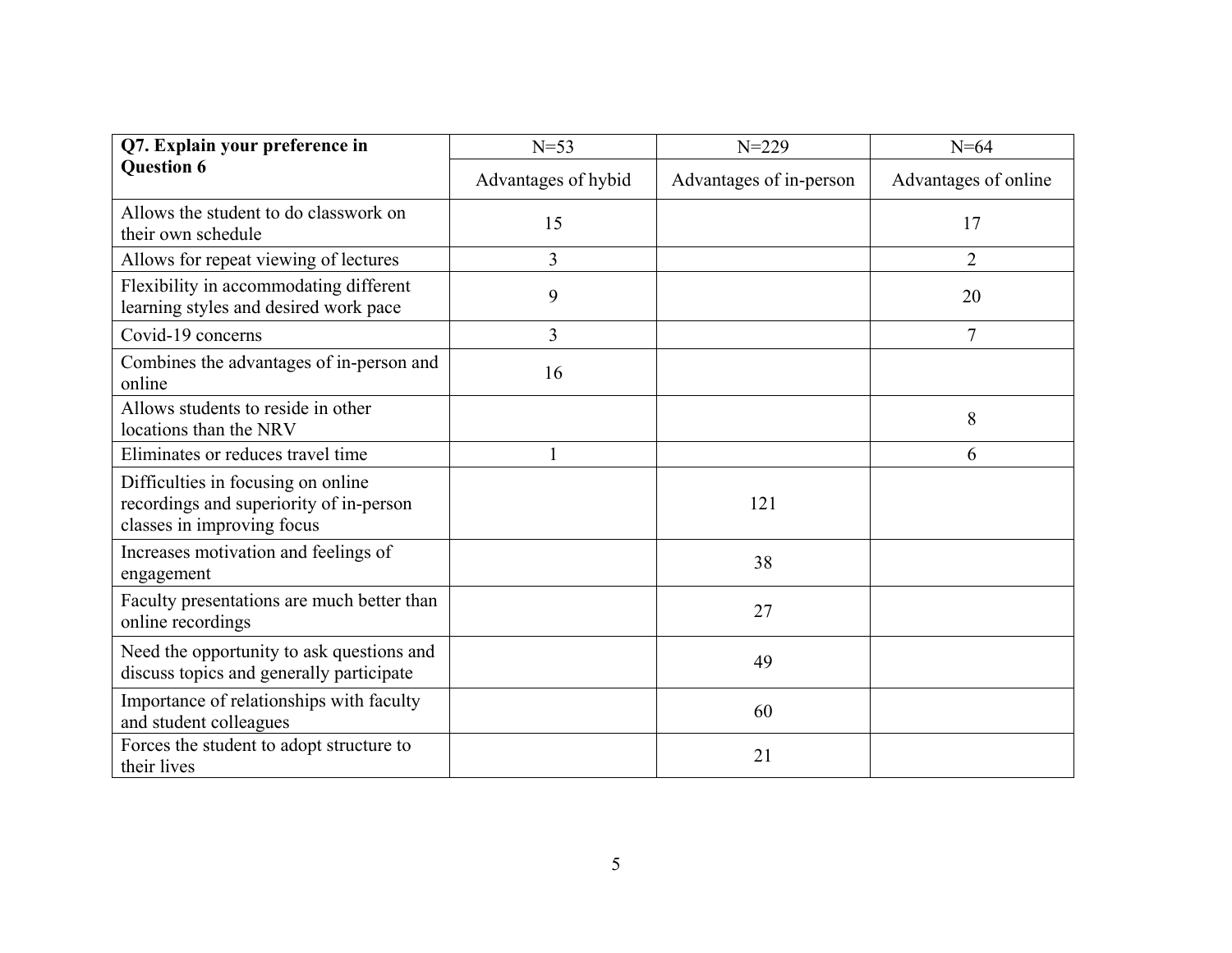The two primary reasons cited for preferring the hybrid mode were that it allowed students to combine the advantages of in-person and online instruction and that the hybrid mode allowed students to accommodate their own particular schedules. Students preferring online instruction cited flexible schedules and the ability to adjust to their learning style and desired pace of work as the two most important factors. Given that many courses will be offered online in spring 2021, faculty teaching online might look to create additional opportunities to accommodate different learning styles into their course plans and assignments.

Question 8 asked whether students preferred live lectures or prerecorded lectures in online instruction if the quality were the same. By a 53% to 47% margin, respondents preferred live lectures. Unlike the preference for modality which was substantial, the preference for live over prerecorded lectures was relatively small.

| Q8. For online courses, do you prefer live lectures<br>or pre-recorded lectures of the same quality? | Frequency | Percentage |
|------------------------------------------------------------------------------------------------------|-----------|------------|
| Live lectures                                                                                        | 180       | 52.6%      |
| Pre-recorded lectures                                                                                | 162       | 47.4%      |
| Total                                                                                                | 342       | $100\%$    |

Question 9 followed up on the preference for live versus pre-recorded lectures by asking students to discuss the reason(s) for their preference in question 8. Like question 7, some respondents cited multiple reasons for their preference in question 9 responses. The table on the next page provides some common responses. 53 students preferring live recordings cited the ability to ask questions and receive immediate answers as the primary advantage. The second most commonly cited reason for preferring live lectures is that they impose a schedule on students that improves their productivity. The most commonly cited reason for preferring pre-recorded lectures (70 respondents) is the flexibility to listen to lectures when it is convenient. The next most cited reason (63) is that pre-recorded lectures provide students with the opportunity to proceed through lecture material at their own pace and to pause and replay lectures when needed. Finally, 43 students stated that they take better and more organized notes when they listen to pre-recorded lectures. Given the necessity to use online instruction in many courses, faculty might look to combine the best of both methods by creating pre-recorded lectures to present fact-based information which can be digested at a student's own pace and at convenient times while offering more time for discussion in some courses and elaborating on more complex problems in courses that feature more quantitative reasoning and analysis.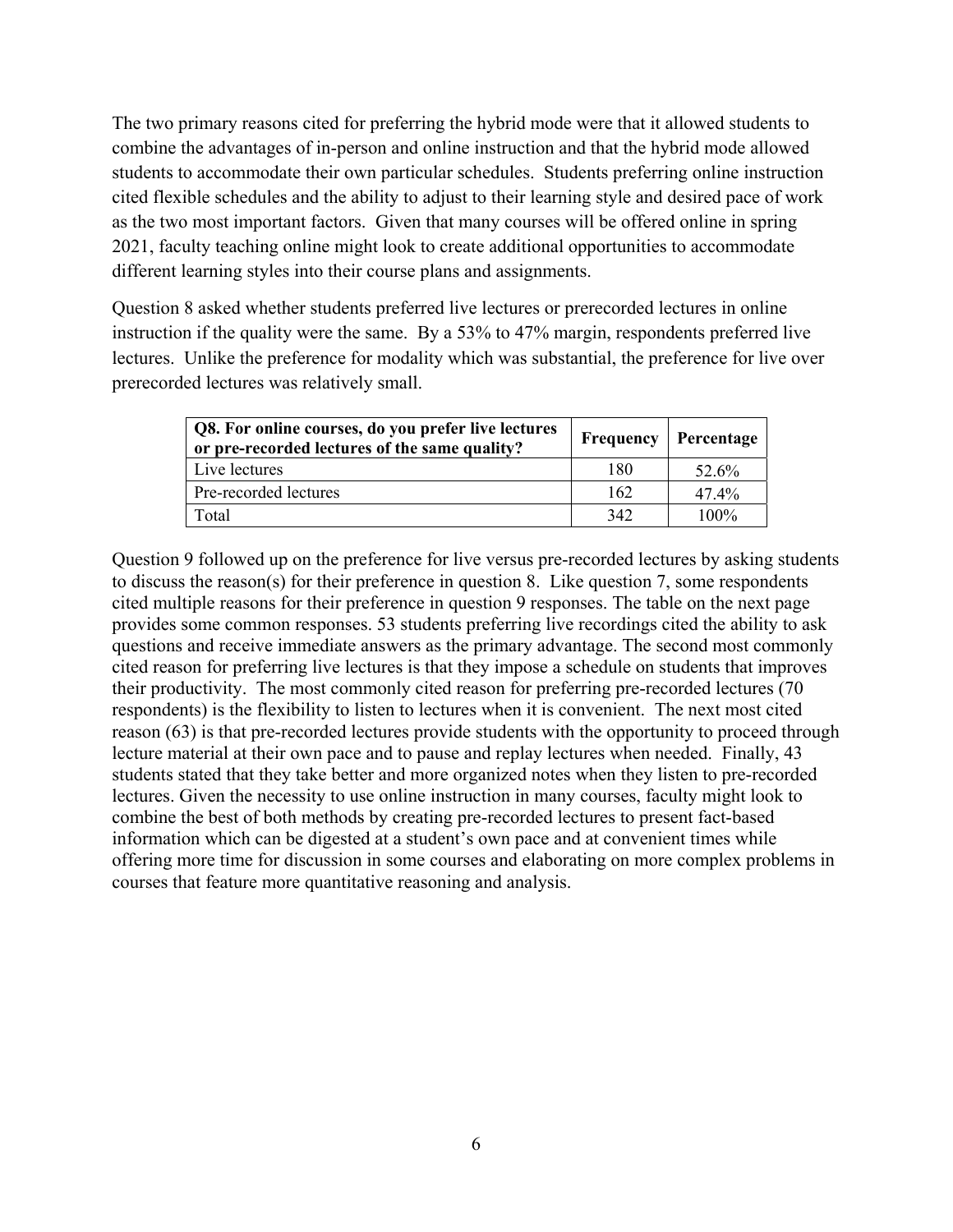| Q9. Why do you prefer [choice of the previous         | <b>Students</b> | <b>Students</b>   |
|-------------------------------------------------------|-----------------|-------------------|
| question]?                                            | preferring live | preferring pre-   |
|                                                       | lectures        | recorded lectures |
| Live lectures give you a chance to ask questions and  | 53              |                   |
| get real-time answers                                 |                 |                   |
| Live lectures impose a schedule on students that is   | 22              |                   |
| helpful                                               |                 |                   |
| More likely to watch live lectures                    | 6               |                   |
| Pre-recorded lectures give the students more time     |                 | 70                |
| flexibility                                           |                 |                   |
| Pre-recorded lectures give students an opportunity to |                 | 63                |
| move at their own pace (pause recording and replay)   |                 |                   |
| Students take better notes with pre-recorded lectures |                 | 43                |
| Pre-recorded lectures are shorter than live lectures  |                 | 9                 |
| and improve student focus and retention               |                 |                   |

Question 10 asks students to rate 5 factors that affect the success of online learning. The factors are personal factors, technical delivery, peer support, the instructor, and administrative issues. The most important are the faculty member and personal factors. While technical delivery clearly also matters, students rated it as slightly less important than faculty and personal considerations.

| Q10. Rate the level of importance<br>for each factor that influences<br>online learning. | Very<br>important | 4   | 3  |                 | Not important<br>at all | Average |
|------------------------------------------------------------------------------------------|-------------------|-----|----|-----------------|-------------------------|---------|
| Personal factors                                                                         | 199               | 94  | 23 | 8               |                         | 4.43    |
| Technical delivery                                                                       | 164               | 107 | 42 | 14              |                         | 4.27    |
| Peer support                                                                             | 127               | 79  | 80 | 28              | 15                      | 3.84    |
| Instructor                                                                               | 212               | 76  | 32 | $\mathbf{\tau}$ |                         | 4.50    |
| Administrative                                                                           | 110               | 78  | 87 | 46              |                         | 3.72    |
| Other                                                                                    | 29                |     | 29 |                 | 39                      | 2.84    |

Question 11 builds on the answers to question 10 by asking how Pamplin faculty in general are doing with regard to each factor. Students rated technical delivery as what Pamplin does best. Faculty performance and personal considerations scored about equally. Peer support in an online environment is what we have been least successful in managing this fall. Almost 69% rated their Pamplin classes as a 1, 2, or 3 (the weaker ratings) in terms of peer support. Concerns about this item show up in responses to questions 7 and 12.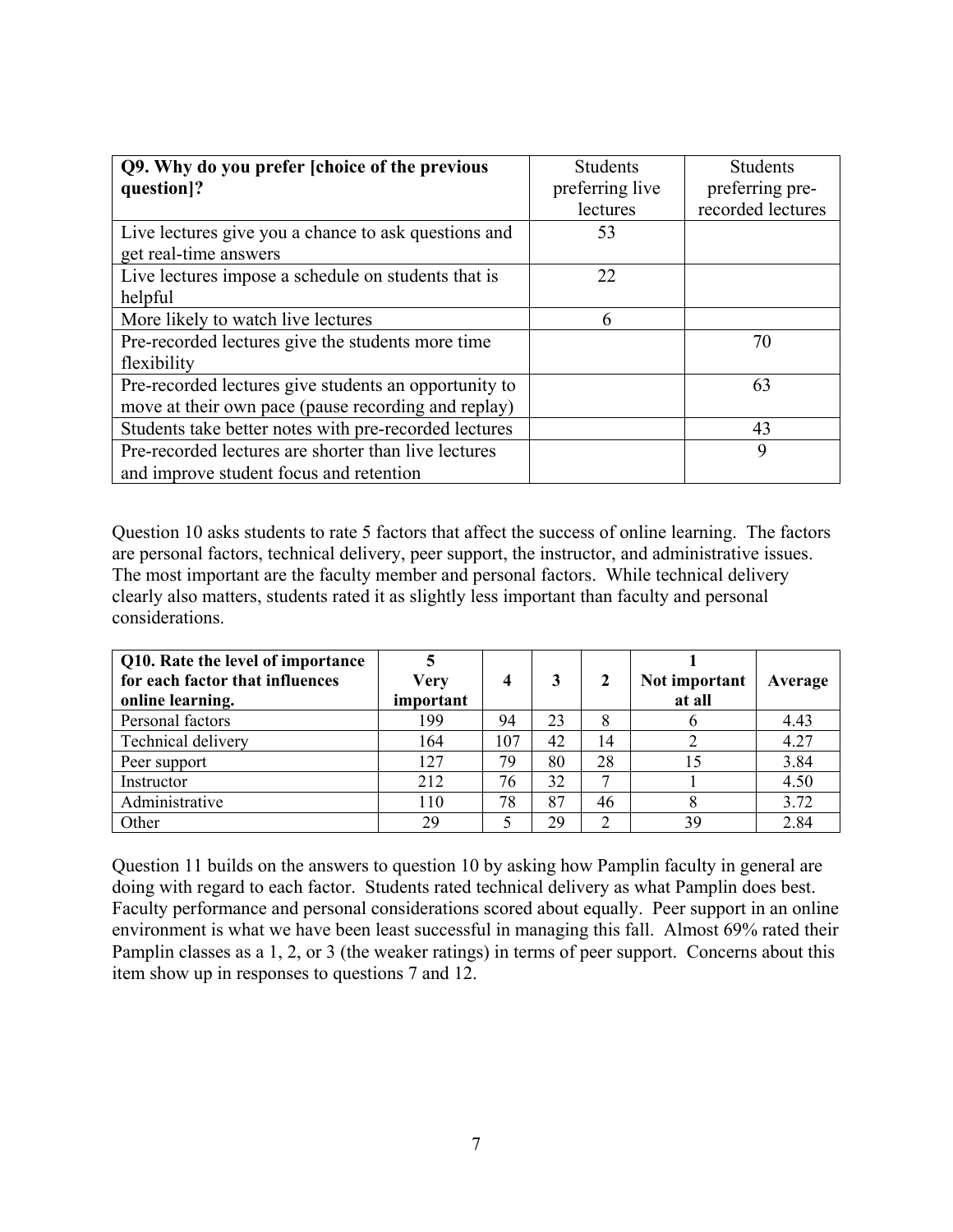| Q11. How is Pamplin doing on each<br>fact that influences online learning? | Very well | 4   |     |    | <b>Very poor</b> | Average |
|----------------------------------------------------------------------------|-----------|-----|-----|----|------------------|---------|
| Personal factors                                                           | 63        | 92  | 102 | 36 | 35               | 3.34    |
| Technical delivery                                                         | 62        | 137 | 82  | 26 | 18               | 3.61    |
| Peer support                                                               | 26        | 76  | 108 | 63 | 54               | 2.87    |
| Instructor                                                                 | 50        | 107 | 95  | 52 | 23               | 3.33    |
| Administrative                                                             | 44        | 99  | 98  | 52 | 34               | 3.20    |
| Other                                                                      | 15        | 14  | 32  |    |                  | 2.80    |

Question 12 asked students to rate the importance of interaction with other students. 68% of respondents rated student interaction as either important or very important (levels 4 and 5 in the 5-point scale). This finding is expected.

| Q12. How important is the ability to interact  <br>with other students in your classes to you? | Verv<br>important |    |  | <b>Not</b><br>important | Average |
|------------------------------------------------------------------------------------------------|-------------------|----|--|-------------------------|---------|
| Personal interaction                                                                           | 130               | 96 |  |                         | 3.86    |

Question 13 followed up on question 12 and provided respondents a chance to indicate activities that improve student interaction. Only 120 students responded to this question. About 25% identified breakout rooms as a useful tool for creating more engagement in classes. Assignment of group projects was the second most common suggestion for improving engagement.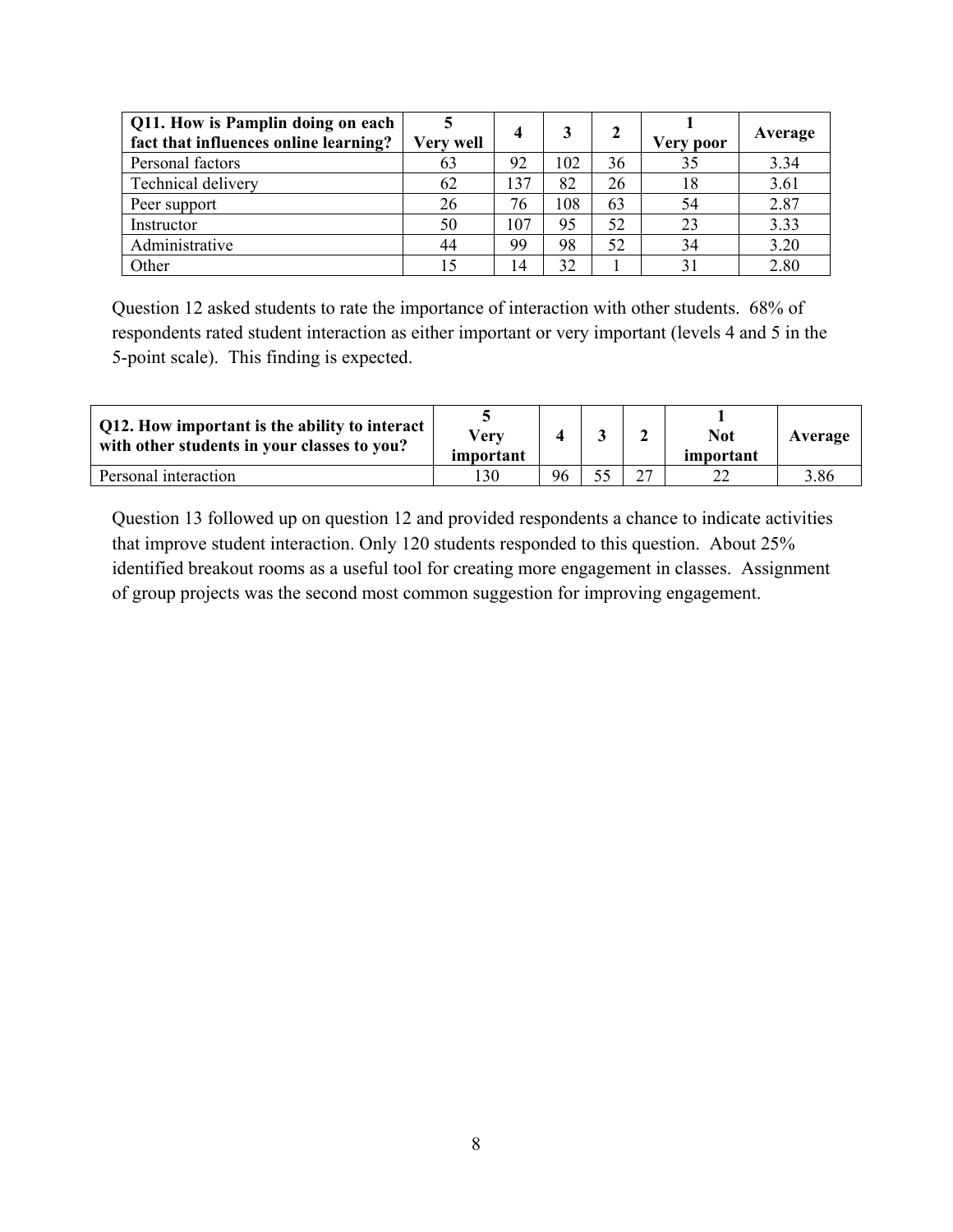| Question 13: What are your suggestions for increasing student interaction in an online |        |            |                                        |  |  |  |  |  |
|----------------------------------------------------------------------------------------|--------|------------|----------------------------------------|--|--|--|--|--|
| environment?                                                                           |        |            |                                        |  |  |  |  |  |
| Categories and themes of student                                                       | Number | Percentage | <b>Notes</b>                           |  |  |  |  |  |
| comments                                                                               |        |            |                                        |  |  |  |  |  |
| 1. Zoom breakout rooms                                                                 | 29     | 24.2%      |                                        |  |  |  |  |  |
| 2. Group projects                                                                      | 15     | 12.5%      |                                        |  |  |  |  |  |
| 3. Online instruction activities to                                                    | 18     | 15.0%      | Require camera on (5)                  |  |  |  |  |  |
| improve student Interaction                                                            |        |            | Encourage students to participate in   |  |  |  |  |  |
|                                                                                        |        |            | class discussions (5)                  |  |  |  |  |  |
|                                                                                        |        |            | Add discussion boards (5)              |  |  |  |  |  |
|                                                                                        |        |            | Direct calling on students (2)         |  |  |  |  |  |
|                                                                                        |        |            | Offer extra credit for interaction (1) |  |  |  |  |  |
| 4. Additional class forums to support                                                  | 16     | 13.3%      | Create study groups at start of        |  |  |  |  |  |
| student interactions                                                                   |        |            | semester $(7)$                         |  |  |  |  |  |
|                                                                                        |        |            | Create ways for students to share      |  |  |  |  |  |
|                                                                                        |        |            | contact information (6)                |  |  |  |  |  |
|                                                                                        |        |            | Hold small student gatherings          |  |  |  |  |  |
|                                                                                        |        |            | safely $(3)$                           |  |  |  |  |  |
| Other comments not directly related                                                    | 42     | 35.0%      | Go back to in-person classes (16)      |  |  |  |  |  |
| to question                                                                            |        |            | No idea how to improve $(12)$          |  |  |  |  |  |
|                                                                                        |        |            | Interaction cannot be improved (8)     |  |  |  |  |  |
|                                                                                        |        |            | Not concerned with increasing          |  |  |  |  |  |
|                                                                                        |        |            | interaction $(6)$                      |  |  |  |  |  |
|                                                                                        |        |            |                                        |  |  |  |  |  |

Question 14 asks how students feel about use of some tools in online instruction – polling during class, breakout rooms, group projects, student cameras, and calling on individual students (all but polling are mentioned in the responses to question 13). The wording of the question asks about effectiveness of the tools in increasing engagement. We should note that effectiveness in the eyes of students and in the eyes of faculty may not always be the same and that a tool could be useful for some purpose other than increasing engagement.

In looking at student responses for each of the tools, respondents clearly have widely varying opinions. Some students seem to like each of the tools and find the tool to contribute to the classroom experience while other students appear to deeply dislike the same tool (e.g., compare the numbers of students rating each tool as 5 vs 1). Overall, in-class polling received the highest rating while use of student cameras and calling on students received the least favorable responses. The use of breakout rooms and group assignments mentioned by students in question 13 is viewed as effective or very effective by some students but as ineffective by a roughly equal number of other students. For example, 120 students rated breakout rooms as effective (a 4 or 5) versus 116 students that rated breakout rooms as ineffective (a 1 or 2). Anecdotally, members of the committee have seen examples of a difference in the reaction to calling on students in both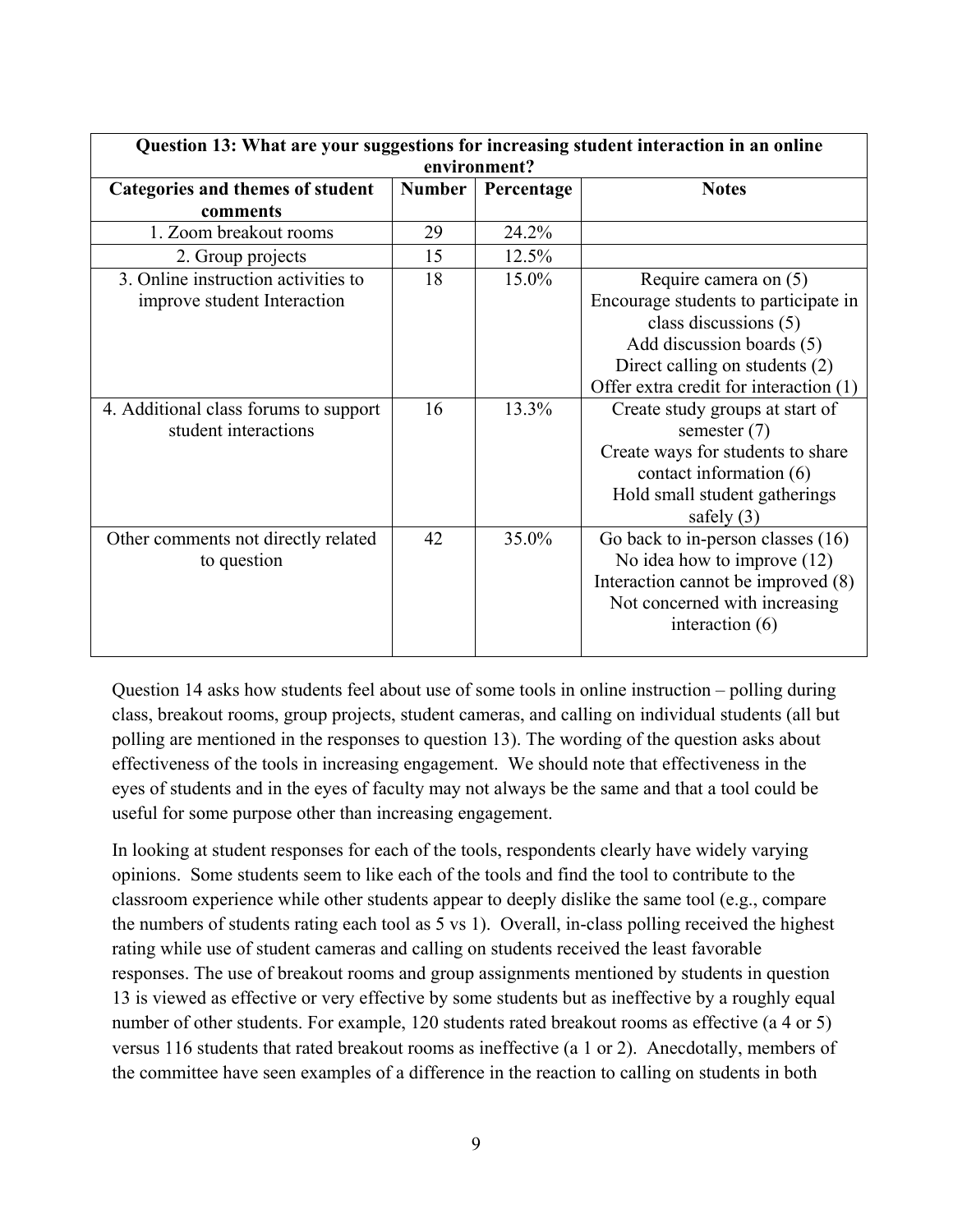online and in-person settings. This may be an example of a device for generating student participation that works quite differently in the two settings.

| Q14. Rate the extent to which you have<br>found the following class activities to be<br>effective in increasing your engagement in<br>online synchronous classes. | Very effective | 4  |    |    | Not effective<br>at all | Average |
|-------------------------------------------------------------------------------------------------------------------------------------------------------------------|----------------|----|----|----|-------------------------|---------|
| Polling during lectures                                                                                                                                           | 82             | 83 | 51 | 28 | 37                      | 3.52    |
| In-class breakout rooms                                                                                                                                           | 47             | 73 | 59 | 52 | 64                      | 2.96    |
| Group assignment and projects                                                                                                                                     | 41             | 70 | 72 | 52 | 55                      | 2.97    |
| Lectures that require student cameras                                                                                                                             | 39             | 56 | 61 | 39 | 101                     | 2.64    |
| Lectures in which the professor calls on indi-<br>vidual students                                                                                                 | 41             | 48 | 44 | 47 | 101                     | 2.58    |
| Other factors                                                                                                                                                     | ◠              | 10 | 13 |    | 34                      | 2.08    |

The results do not control for the effectiveness of faculty in utilizing these tools. Some faculty may find a particular tool to be an important aid in increasing student participation and engagement while others do not. The difference in faculty success with these tools may be influenced by type of subject matter, level of a course, presentation style, and faculty experience with the tool.

The online experience this fall makes communication between faculty and students through means other than personal contact both more important and more difficult than in the past. Question 15 asks students to rate Pamplin faculty as a whole in terms of communications about topics related to class administration, assignments, and class activities. In general, the respondents had positive evaluations of Pamplin faculty as evidenced by the large number of 4 and 5 (effective and very effective) as ratings. However, there are a disconcerting number of 1's and 2's for most of the items (ineffective and very ineffective).

| Q15. Rate the overall communication    |                | 4   |    |    |             | Average |
|----------------------------------------|----------------|-----|----|----|-------------|---------|
| from your professors this fall for the | Very effective |     |    |    | <b>Very</b> |         |
| following topics.                      |                |     |    |    | ineffective |         |
| Class lectures                         | 83             | 125 | 62 | 35 | 20          | 3.66    |
| Assignments                            | 81             | 111 | 66 | 47 | 18          | 3.59    |
| Due dates                              | 93             | 102 | 62 | 41 | 26          | 3.60    |
| Grading                                | 76             | 90  | 82 | 46 | 27          | 3.44    |
| Required technology                    | 95             | 113 | 69 | 27 | 16          | 3.76    |
| Organization of Canvas sites           | 81             | 99  | 72 | 36 | 35          | 3.48    |
| Expectations of the classes            | 71             | 110 | 80 | 35 | 27          | 3.50    |
| Other                                  | 14             | h   | 25 |    | 35          | 2.53    |

NOTE: SPOT evaluations for the fall will include some new questions about technology, Canvas, and Zoom. We expect the responses to these questions to help individual faculty make appropriate decisions.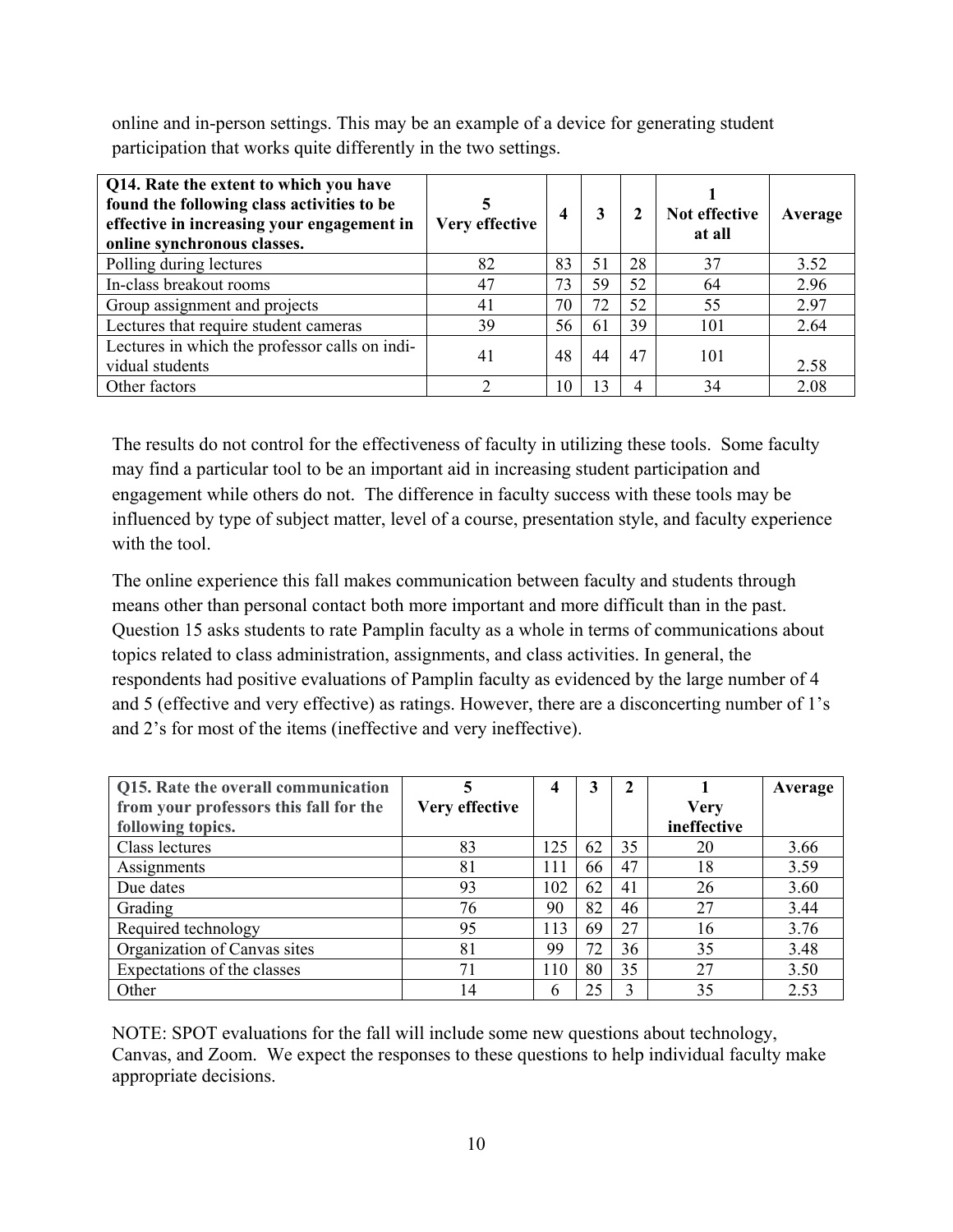Question 16 is somewhat different from the other questions. The nature of this question is that it is both open-ended and that it is very broadly focused. Thus we present the information in a different format.

## **Question #16: If you could change one aspect of your courses to improve your online learning experience in Pamplin, what would it be?**

As with the other open-ended questions, student responses were read, analyzed, and categorized according to the content of the response. I omit numbers of responses here because this question lacks the specificity of those above and will generate highly varied reactions. We split the responses into four categories – Faculty and class-related, Class administration, Canvas/Zoom issues, and Workload and assignments. We provide some brief comments after each category.

### Faculty and Class - Related

- Clearer schedule with learning targets and due dates given ahead of time weekly highlight announcement helps
- $\bullet$  Better (and earlier) communication from professor i.e., scheduling, grading, office hours
- More engaged faculty
- More leniency and consideration from professors i.e., schedule, grading, class procedures
- More interactive teaching
- Some faculty change schedules too often
- Mandatory office hours for all faculty
- More effective delivery of hybrid classes microphones do not work when professor walks around in the classroom (students on Zoom cannot hear)

COMMENTS: The feedback suggests that many of us should evaluate our communication strategy for our classes. The lack of multiple weekly meetings makes us more reliant on digital communication. E-mail and Canvas announcements can help, but both can be overused. Another option is to ensure all important course dates appear on the Canvas calendar by setting due dates on quizzes and assignments or adding events directly to the calendar. Faculty using the hybrid method may need to modify some classroom behaviors to accommodate online students. Moving around while we lecture or lead class discussion or writing on a board work well for students in the classroom but do not work well for online students.

## **Class administration**

- Mandatory camera usage by students (see question 14)
- Smaller classes or more small group meetings
- No webcam/lockdown browser monitoring during exams
- No breakout rooms

COMMENTS: The use of student cameras during class sessions, breakout rooms, LockDown Browser, and Respondus Monitor are controversial among our students. Faculty need the freedom to act in the manner that maximizes the value of their class sessions and provides reasonable security for testing. Some faculty may find it appropriate to reevaluate their policies. For test security, faculty may be able to reduce test anxiety by discussing some items that